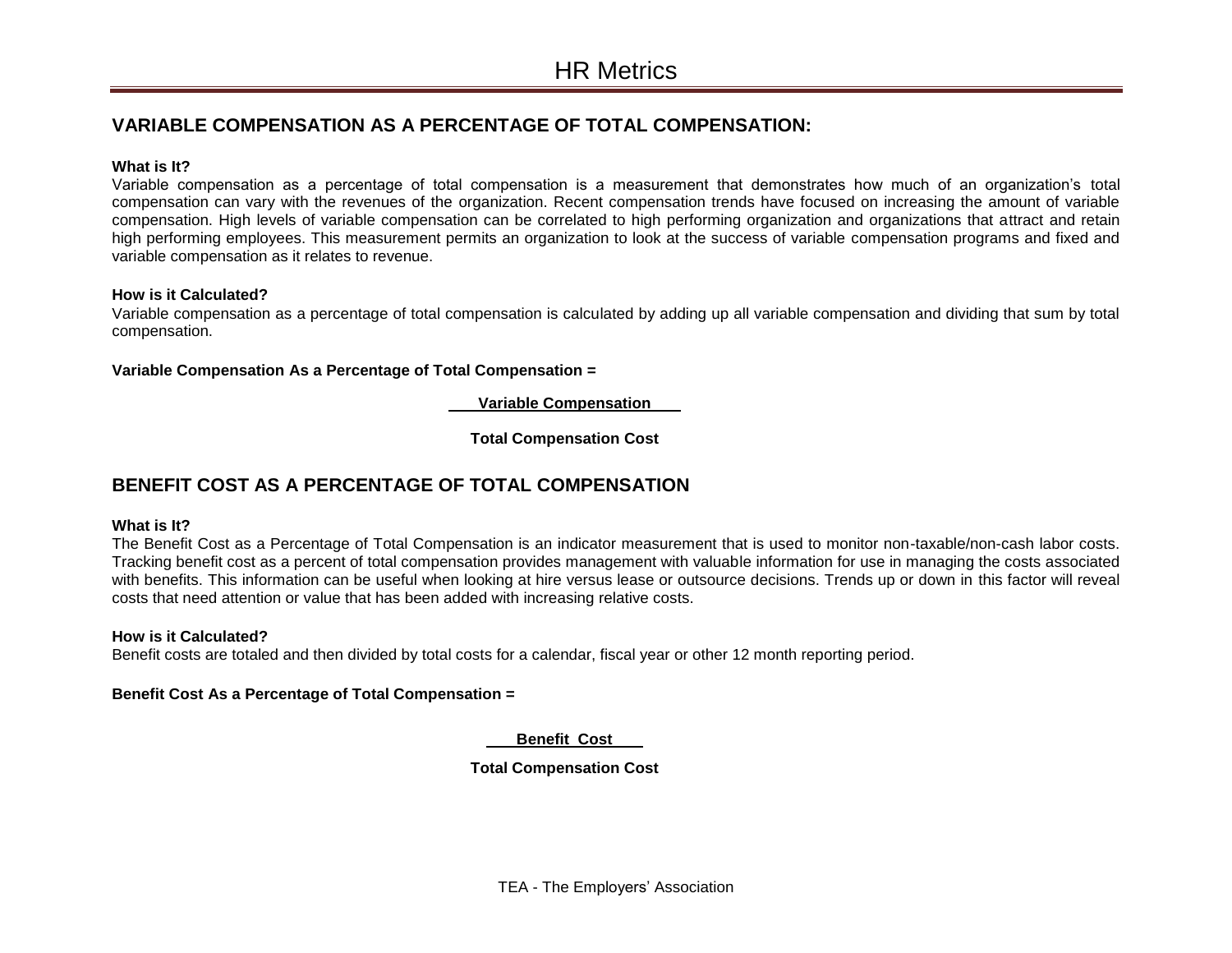# **TOTAL COMPENSATION AS A PERCENTAGE OF REVENUE**

#### **What is It?**

The Total Compensation as a Percentage of Revenue factor is an indicator measurement that is used to monitor labor costs. Tracking total compensation as a percent of total costs provides managers with valuable information for use in managing the costs associated with human capital, including evaluating the use of fixed versus variable compensation. Following this measurement will also permit an organization to determine if personnel cost (as indicated by base pay, incentives and benefits) is in line with organization goals, industry benchmarks and business plans.

## **How is it Calculated?**

#### **Total Compensation As a Percentage of Revenue =**

## **Total Compensation Cost + Benefit Cost**

**Revenue**

# **BENEFIT COST AS A PERCENTAGE OF REVENUE**

#### **What is It?**

The Benefit Cost as a Percentage of Revenue factor is an indicator measurement that is used to monitor non-taxable/non-cash labor costs. Tracking benefit cost as a percent of revenue provides managers with valuable information for use in managing the costs associated with human capital. Total financial impact of new programs such as wellness efforts or insurance plan design can be evaluated in relationship to revenue. Trends up or down in this factor will reveal costs that need attention or value that has been added. Following this measurement will also permit an organization to determine if the benefit labor cost (as indicated by non-taxable/non-cash benefits) is in line with organization goals, industry benchmarks and business plans.

#### **How is it Calculated?**

Benefit costs are totaled and then divided by either period actual or budgeted revenue for a calendar, fiscal year or other 12 month reporting period.

#### **Benefit Cost As a Percentage of Revenue =**

 **Benefit Cost** 

**Revenue**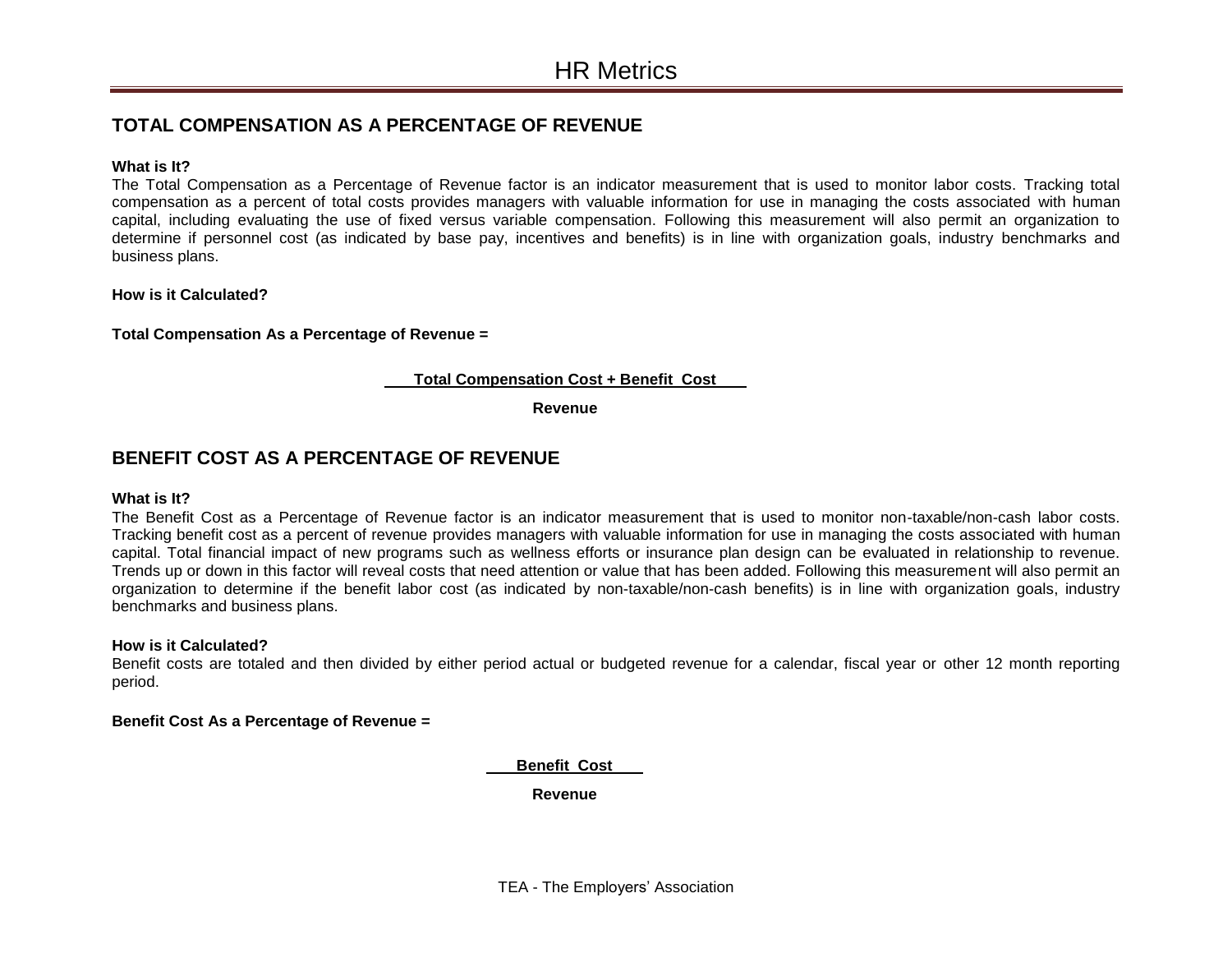# **REVENUE PER EMPLOYEE**

#### **What is It?**

Revenue per Employee, also known in its more advanced form as the Human Capital Revenue Factor, quantifies the value of labor as a revenue generator to an organization. The simple form of this calculation provides a measurement to determine human productivity as a per employee sum of the revenue generated in a fiscal year.

## **How is it Calculated?**

The Revenue per Employee Calculator uses Revenue for an organization and an average number of employees as represented by the calculation of Full Time Equivalents (FTE's) that takes into consideration various work schedules.

## **Revenue Per Employee =**

 **Revenue** 

# **Total Number of Full Time Equivalents (FTE's)**

# **PROFIT PER EMPLOYEE**

#### **What is It?**

Profit (or Loss) per Employee quantifies what value, as reflected by profit or loss, employees contribute to the organization. This calculation removes all expenses to provide a measurement that demonstrates what profit (or loss) human productivity generated over a period of time or in a fiscal year.

#### **How is it Calculated?**

Profit (or Loss) is calculated by taking Total Revenue and subtracting out all operational expenses (Direct and Non-direct non-personnel costs) and human cost expenses (Direct Personnel Costs.) This is divided by the number of Full Time Equivalents (FTE's)

# **Profit per Employee =**

 **Revenue – Total Operating Expenses (before taxes and interest)** 

**Total Number of Full Time Equivalents (FTE's)**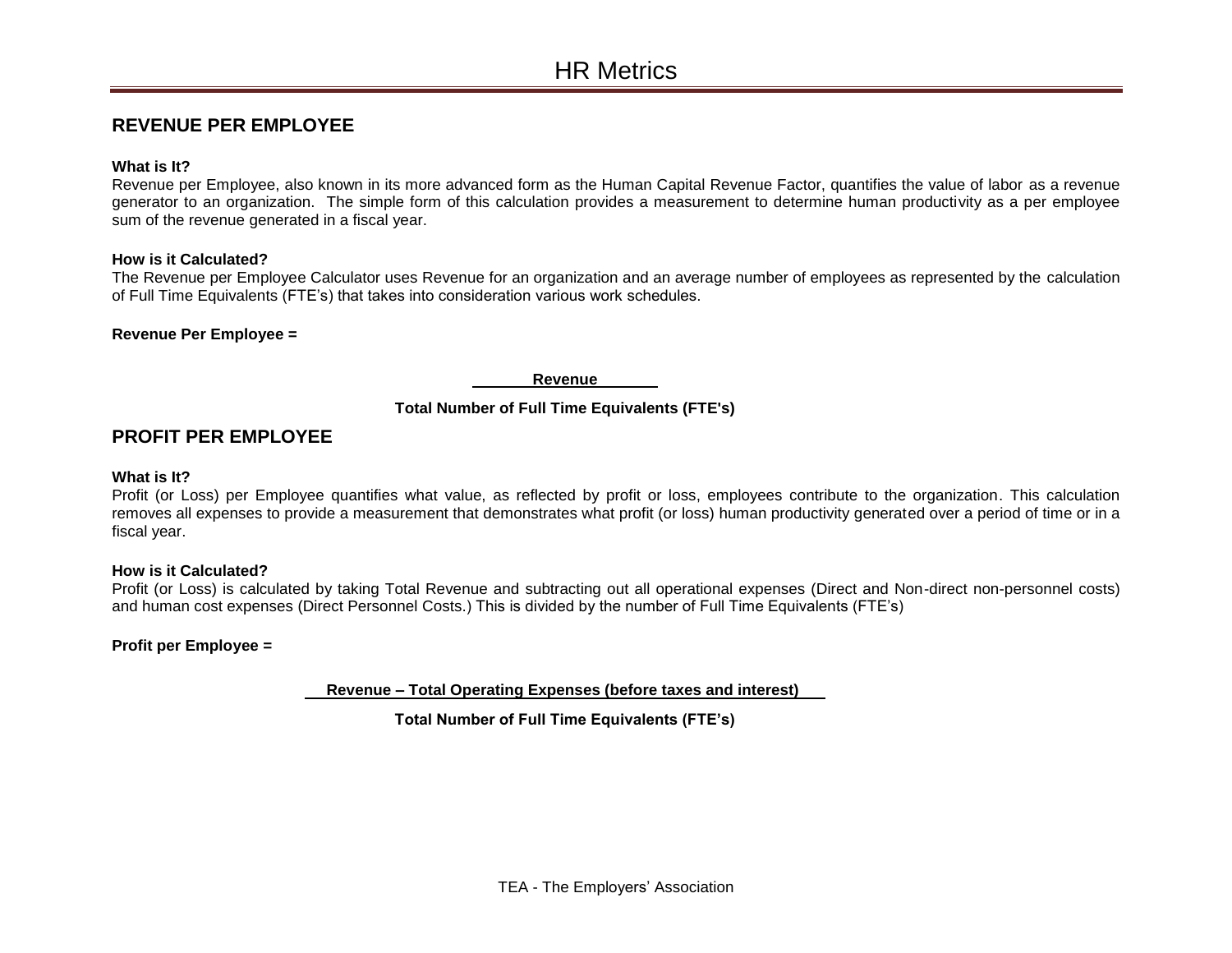# **TURNOVER RATE**

## **What is It?**

Turnover is an area heavily studied by all organizations to determine movement out of an organization (separations). Turnover is further categorized as either voluntary or involuntary. Voluntary turnover (resignations) is most often studied, as voluntary turnover is typically greater than involuntary turnover (discharges) and management's desire to reduce or maintain turnover at an acceptable level. Turnover can be further analyzed by looking at specific causes for separations. The U.S. Bureau of Labor Statistics provides survey data on a quarterly basis with regard to turnover.

## **How is it Calculated?**

For purposes of this calculator, turnover is calculated by dividing the number of terminated employees in a calendar, fiscal year or other 12 month reporting period by the average number of employees that calendar, fiscal year or other 12 month reporting period..

#### **Turnover Rate =**

#### **Total Number of Employees who Terminated During the Period**

# **Average Number of Employees During the Period**

# **TURNOVER/REPLACEMENT COST**

#### **What is It?**

Turnover/Replacement Cost measures the cost of turnover and looks at the cost of replacing the exiting employees. The expenses associated with the turnover/replacement calculation generally fall into categories such as separation costs, replacement costs, training and orientation costs and lost productivity.

#### **How is it Calculated?**

Turnover/Replacement Cost is calculated by adding separation costs plus replacement costs plus training and orientation costs plus performance differential in a calendar, fiscal year or other 12 month reporting period divided by the number of hires for that calendar, fiscal year or other 12 month reporting period:

#### **Turnover/Replacement Cost =**

(Note: for abbreviation purposes, the word "costs" in the formula is abbreviated using the letter "C")

# **Separation C + Replacement C + Training C + Performance Differential**

**Number of Hires**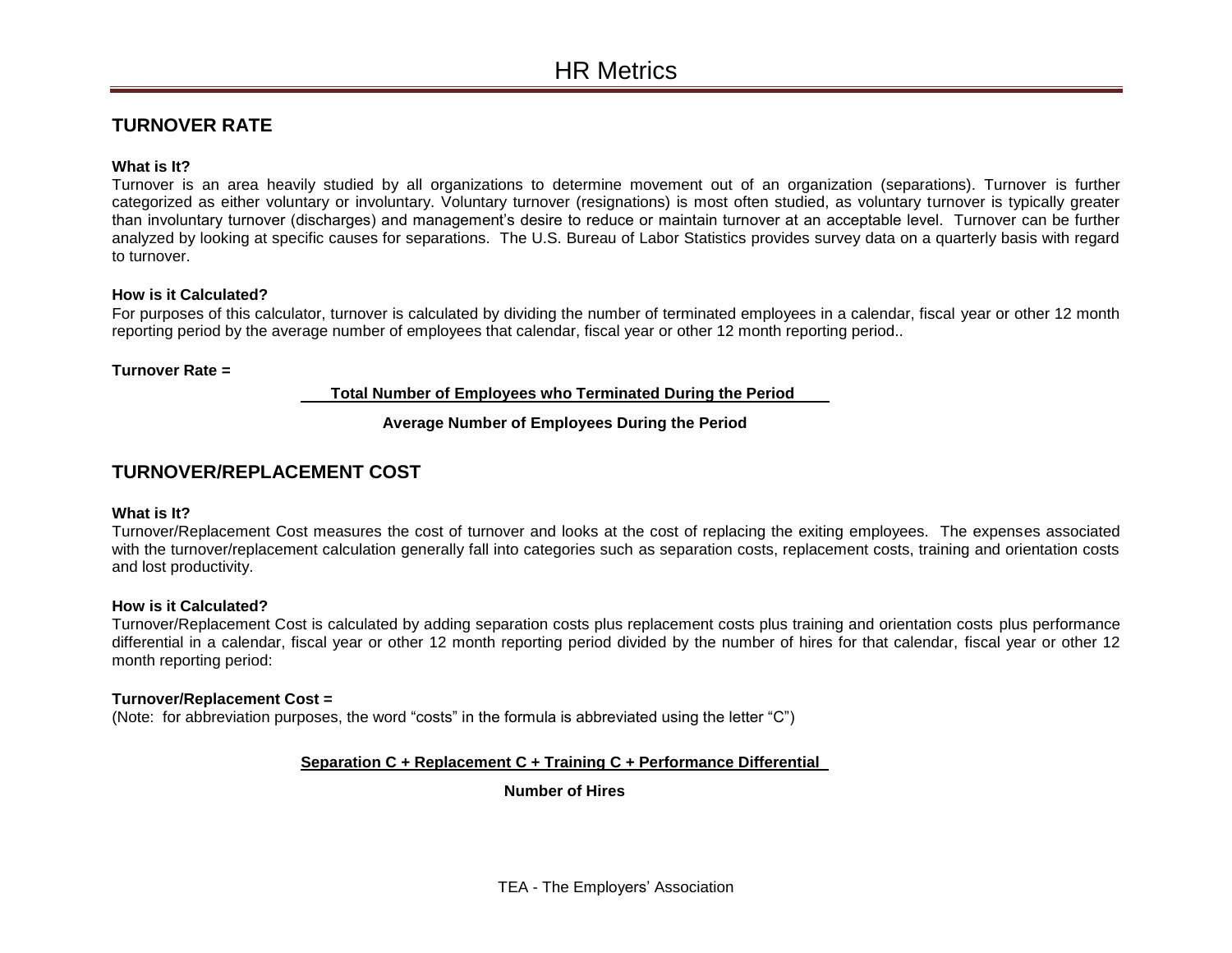# **TIME TO FILL JOBS**

## **What is It?**

Time to fill is a measurement of how long it takes an organization to fill a position once the opening has been approved. It is an indicator of hiring efficiency but should be balanced with cost and quality hiring measures. Time to fill can provide valuable feedback in determining which sourcing methods and recruitment strategies can most quickly produce the needed candidates. Cost of vacancies in jobs can be significantly reduced by driving down the time it takes to fill a job.

## **How is it Calculated?**

Time-to-fill is measured by calculating the number of days from when the job requisition was received (RR) until the offer was accepted by the candidate (AD) for each job filled during the measurement period. Positions filled both with internal and external candidates should be included.

The number of days open is calculated using calendar days, including weekends and holidays. Aggregate the total number of calendar days that your total number of vacant jobs were open and then divide by the number of positions filled during the measurement period thus providing an average which balances seasonal and other fluctuations.

**Time to Fill =**

**Acceptance Date (AD) – Requisition Received (RR) Date** 

# **COST PER HIRE**

#### **What is It?**

Cost per hire calculates what the true cost of hiring a new employee through external avenues and or through internal placement. While internal placements may not have all of the costs usually associated with recruitment (e.g. advertising costs, agency fees, etc.), nevertheless there are some costs associated with internal placement. The calculation includes advertising costs plus agency fees plus employee referral bonuses plus travel costs plus relocation costs plus reference checking costs multiplied by 1.10 (which is a cost variable multiplier) divided by number of hires.

#### **How is it Calculated?**

For purposes of this calculator, the cost per hire is calculated by first totaling the costs associated with advertising, agency placement fees, employee referrals, travel and lodging costs, relocation and reference checking costs of candidates and multiplying that total by 1.10 (which is a cost variable multiplier). This total in turn is divided by the total number of hires. These figures are to be based upon a calendar year, fiscal year or other 12 month reporting period basis.

**Cost Per Hire =** (Note: for abbreviation purposes, the word "costs" in the formula is abbreviated using the letter "C")

# **(Advertising C + Agency F+ Employee Referral C + Travel C + Relocation C + Reference Checking C) X 1.10**

#### **Number of Hires**

TEA - The Employers' Association